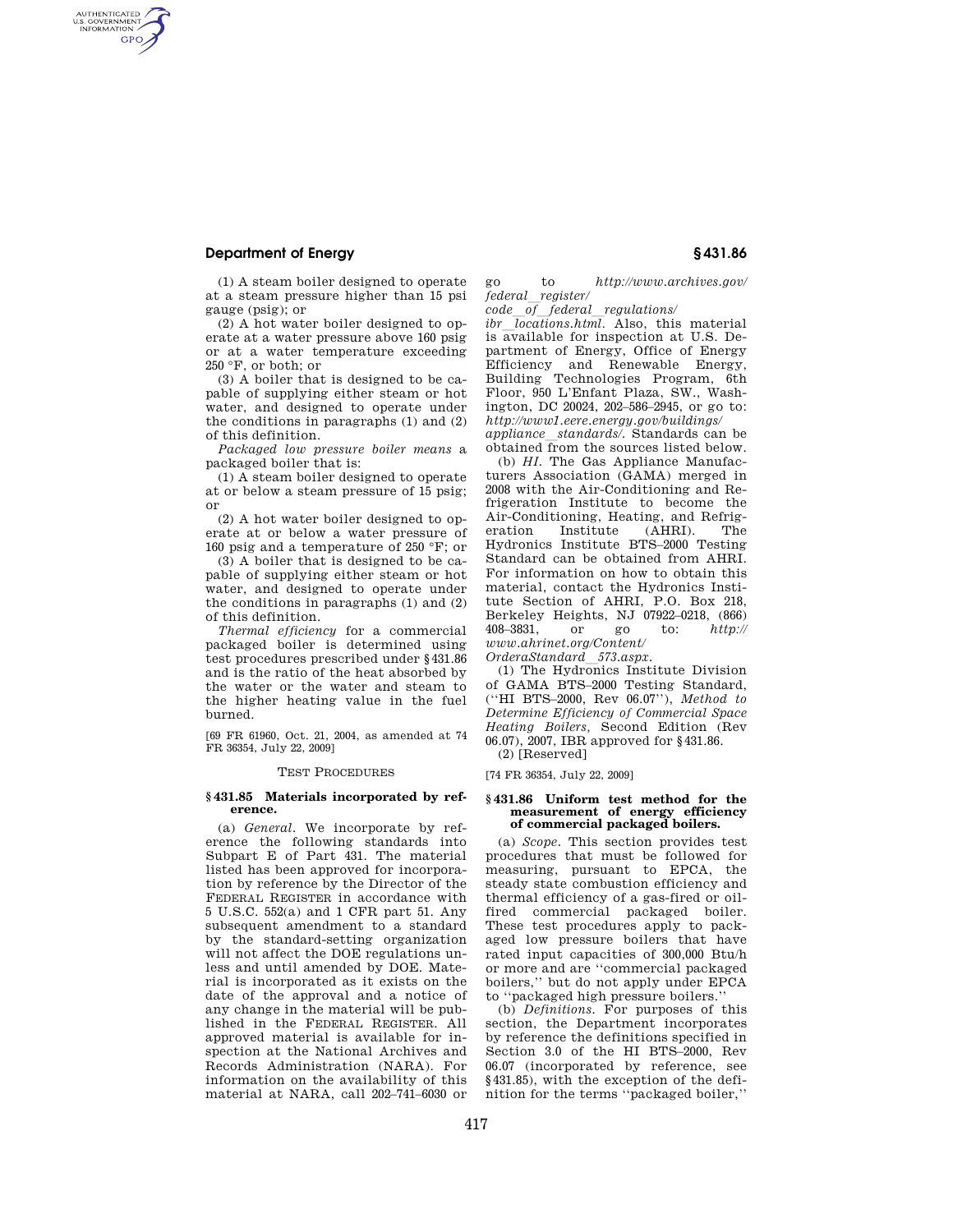''condensing boilers,'' and ''packaged low pressure steam'' and ''hot water boiler.''

(c) *Test Method for Commercial Packaged Boilers—General.* Follow the provisions in this paragraph (c) for all testing of packaged low pressure boilers that are commercial packaged boilers.

(1) *Test Setup*—(i) *Classifications:* If employing boiler classification, you must classify boilers as given in Section 4.0 of the HI BTS–2000, Rev 06.07 (incorporated by reference, see §431.85).

(ii) *Requirements:* (A) Before March 2, 2012, conduct the combustion efficiency test as given in Section 5.2 (Combustion Efficiency Test) of the HI BTS– 2000, Rev 06.07 (incorporated by reference, see §431.85) for all commercial packaged boiler equipment classes.

(B) On or after March 2, 2012, conduct the thermal efficiency test as given in Section 5.1 (Thermal Efficiency Test) of the HI BTS–2000, Rev 06.07 (incorporated by reference, see §431.85) for the following commercial packaged boiler equipment classes: Small, gas, hot water; small, gas, steam, all except natural draft; small, gas, steam, natural draft; small, oil, hot water; small, oil, steam; large, gas, steam, all except natural draft; large, gas, steam, natural draft; and large, oil, steam. On or after March 2, 2012, conduct the combustion efficiency test as given in Section 5.2 (Combustion Efficiency Test) of the HI BTS–2000, Rev 06.07 for the following commercial packaged boiler equipment classes: Large, gas-fired, hot water and large, oil-fired, hot water.

(iii) *Instruments and Apparatus:* (A) Follow the requirements for instruments and apparatus in sections 6 (Instruments) and 7 (Apparatus), of the HI BTS–2000, Rev 06.07 (incorporated by reference, see §431.85), with the exception of section 7.2.5 (flue connection for outdoor boilers) which is replaced with paragraph  $(c)(1)(iii)(B)$  of this section:

(B) *Flue Connection for Outdoor Boilers:* Consistent with the procedure specified in section 7.2.1 of HI BTS–2000, Rev 06.07 (incorporated by reference, see §431.85), the integral venting used in oil-fired and power gas outdoor boilers may be modified only to the extent necessary to permit the boiler's connection to the test flue apparatus for testing.

# **§ 431.86 10 CFR Ch. II (1–1–10 Edition)**

(iv) *Test Conditions:* Use test conditions from Section 8.0 (excluding 8.6.2) of HI BTS–2000, Rev 06.07 (incorporated by reference, see §431.85) for combustion efficiency testing. Use all of the test conditions from Section 8.0 of HI BTS–2000, Rev 06.07 for thermal efficiency testing.

(2) *Test Measurements*—(i) *Non-Condensing Boilers:* (A) *Combustion Efficiency.* Measure for combustion efficiency according to sections 9.1 (excluding sections 9.1.1.2.3 and 9.1.2.2.3), 9.2 and 10.2 of the HI BTS–2000, Rev 06.07 (incorporated by reference, see §431.85).

(B) *Thermal Efficiency.* Measure for thermal efficiency according to sections 9.1 and 10.1 of the HI BTS–2000, Rev 06.07 (incorporated by reference, see §431.85).

(ii) *Procedure for the Measurement of Condensate for a Condensing Boiler.* For the combustion efficiency test, collect flue condensate as specified in Section 9.2.2 of HI BTS–2000, Rev 06.07 (incorporated by reference, see §431.85). Measure the condensate from the flue gas under steady state operation for the 30 minute collection period during the 30 minute steady state combustion efficiency test. Flue condensate mass shall be measured immediately at the end of the 30 minute collection period to prevent evaporation loss from the sample. The humidity of the room shall at no time exceed 80 percent. Determine the mass of flue condensate for the steady state period by subtracting the tare container weight from the total container and flue condensate weight measured at the end of the test period. For the thermal efficiency test, collect and measure the condensate from the flue gas as specified in Section 9.1.1 and 9.1.2 of HI BTS–2000, Rev 06.07.

(iii) *A Boiler That is Capable of Supplying Either Steam or Hot Water*—(A) *Testing.* For purposes of EPCA, before March 2, 2012, measure the combustion efficiency of any size commercial packaged boiler capable of supplying either steam or hot water either by testing the boiler in the steam mode or by testing it in both the steam and hot water modes. On or after March 2, 2012, measure the combustion efficiency and thermal efficiency of a large (fuel input